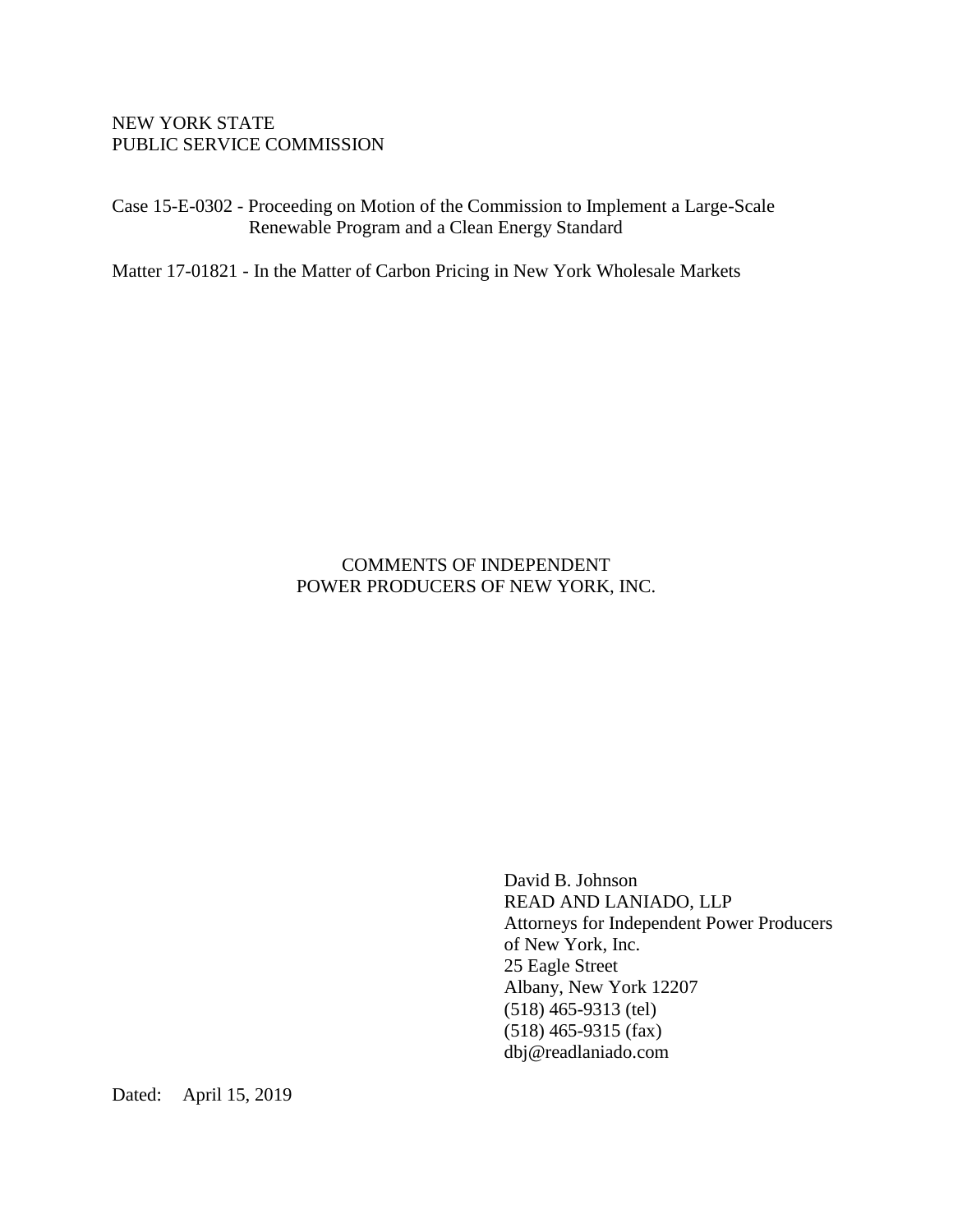#### NEW YORK STATE PUBLIC SERVICE COMMISSION

 $\overline{a}$ 

Case 15-E-0302 - Proceeding on Motion of the Commission to Implement a Large-Scale Renewable Program and a Clean Energy Standard

Matter 17-01821 - In the Matter of Carbon Pricing in New York Wholesale Markets

### COMMENTS OF INDEPENDENT POWER PRODUCERS OF NEW YORK, INC.

On March 13, 2019, the American Wind Energy Association ("AWEA") and the Alliance for Clean Energy New York ("ACE NY") jointly filed with the New York State Public Service Commission ("Commission") in the same pleading a statement opposing the petition filed by Independent Power Producers of New York, Inc. ("IPPNY") and Multiple Intervenors ("MI") in the above-captioned proceedings on July 9,  $2018<sup>1</sup>$  and a petition requesting that the Commission require that Renewable Energy Credit ("REC") prices be indexed against New York Independent System Operator, Inc. ("NYISO") wholesale market prices for future Tier 1 REC procurements.<sup>2</sup>

As discussed below, the Commission should reject AWEA/ACE NY's statement opposing the July 9 petition. The Commission should grant AWEA/ACE NY's request to modify the pricing of RECs in future REC solicitations but, instead of requiring that future Tier 1 REC procurements index REC prices to NYISO-administered wholesale market prices, the Commission should require that REC prices be indexed to the carbon dioxide ("carbon")

<sup>&</sup>lt;sup>1</sup> Cases 15-E-0302 et al., *Proceeding on Motion of the Commission to Implement a Large-Scale Renewable Program and a Clean Energy Standard*, Petition of Multiple Intervenors and Independent Power Producers of New York, Inc. for Relief to Protect New York Consumers and the State's Competitive Wholesale Electricity Markets from Potential Double Payments of the Same Attribute (July 9, 2018) ("July 9 Petition").

<sup>2</sup> Cases 15-E-0302 et al*.*, *supra*, Statement of American Wind Energy Association and Alliance for Clean Energy New York in Opposition to Petition of Multiple Intervenors and Independent Power Producers of New York, Inc. And Petition of American Wind Energy Association and Alliance for Clean Energy New York for an Order Modifying the Clean Energy Standard Tier 1 Procurement Process (Mar. 13, 2019) ("March 13 Pleading").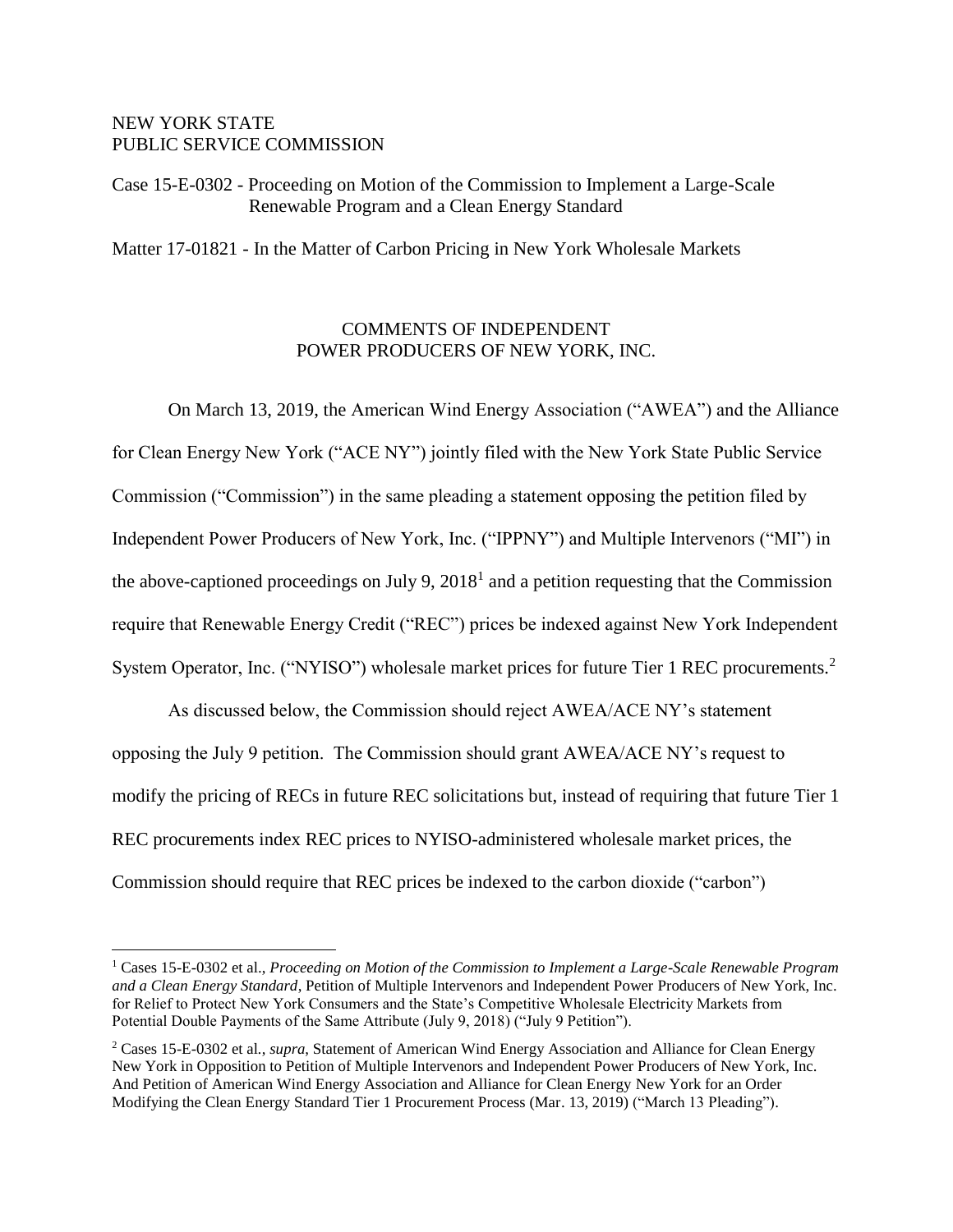emissions adder-related cost component of the wholesale market locational based marginal prices ("carbon price") that may be adopted by the NYISO in the near future.

### **I. THE COMMISSION SHOULD REJECT AWEA/ACE NY'S STATEMENT IN OPPOSITION TO THE JULY 9 PETITION.**

In their July 9 Petition, IPPNY and MI requested that the Commission act expeditiously to prospectively protect New York consumers and the State's competitive wholesale electricity markets from potential double-payments related to retail and wholesale compensation for the same or similar non-emitting attribute in the event that the NYISO adopts a carbon price. As IPPNY and MI demonstrated in the July 9 Petition, this potential overpayment is not in the public interest as it will overcharge consumers, squander scarce dollars that could be better utilized to encourage more clean energy projects and will harm the competitive market. In their March 13 Pleading, AWEA/ACE NY argue that a carbon price would not provide a double payment to REC contract holders because the Commission's Renewable Portfolio Standard ("RPS") and Renewable Energy Standard ("RES") programs serve multiple policy objectives of which carbon abatement is only one. They contend that a carbon price "does not compensate" generators for these other values, is not being considered as a replacement for the RES, and does not justify undermining the commitments the State has made to renewable generators through the RPS and RES programs."<sup>3</sup>

Many of AWEA/ACE NY's arguments are misplaced, unfair and should be rejected. First, AWEA/ACE NY ignore the obvious fact that the price that a renewable generator bids in a REC auction and is paid for its RECs, if it wins an award, is set based on the revenue the generator requires to be economic beyond the revenue it expects to earn in the NYISO's

<sup>3</sup> March 13 Pleading at 2.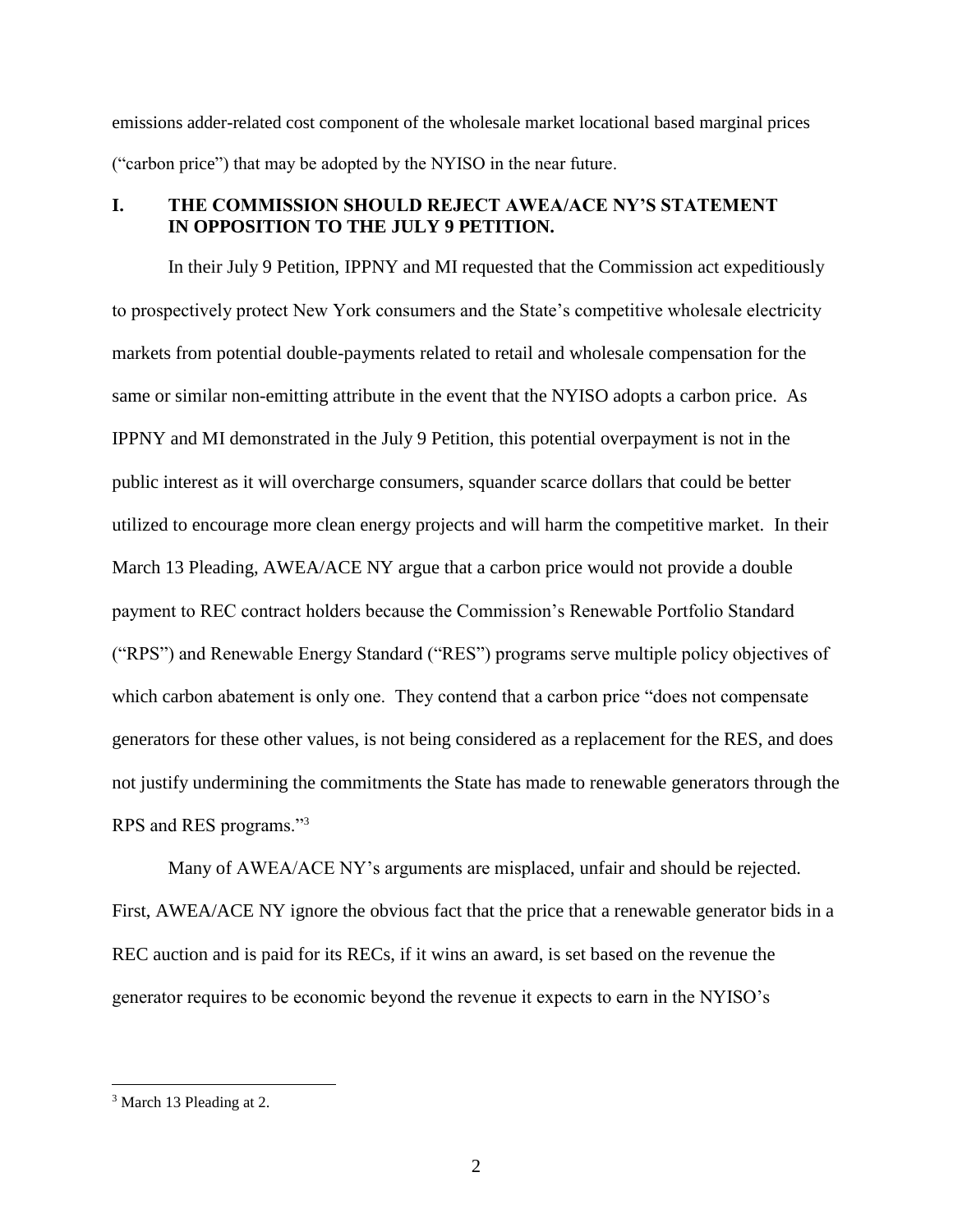wholesale markets. AWEA/ACE NY do not contend, nor can they, that if the NYISO implemented a carbon price, renewable generators would reflect an estimate of that price into their REC bids, which would very likely drive down the cost of RECs. If generators were allowed to retain the full cost of RECs without accounting for a carbon price, consumers would be required to pay more than the generator needed to be economic.

Second, AWEA/ACE NY's true concern is not with the July 9 Petition, but with the NYISO's proposal to claw back revenues from renewable generators that hold *existing* REC contracts, which is perplexing considering that AWEA/ACE NY raise this issue eight months after the July 9 Petition was filed and three months after the NYISO withdrew its claw back proposal. The July 9 Petition did not advocate for a claw back of the revenues of existing REC contracts, and AWEA/ACE NY even acknowledged that the NYISO withdrew its claw back proposal on December 3, 2018.<sup>4</sup> AWEA/ACE NY have not pointed to a single market participant that has continued to advocate for a claw back of revenues from existing REC contracts, nor is IPPNY aware of any market participant who has done so. Moreover, AWEA/ACE NY acknowledged that IPPNY and MI requested that the Commission act to avoid a potential double payment on a *prospective basis*. AWEA/ACE NY have not demonstrated any harm that could occur to renewable generators if their bids in REC auctions reflected a potential carbon price adjustment on a prospective basis.

Third, AWEA/ACE NY oppose the July 9 Petition but implicitly support IPPNY's and MI's request by proposing to index RECs to wholesale market prices. They state that doing so "will defuse the dispute at the heart of the IPPNY/MI petition" because, "when the carbon price

<sup>4</sup> March 13 Pleading at 4. IPPNY takes no position with respect to AWEA/ACE NY's arguments opposing the claw back mechanism for existing REC contracts.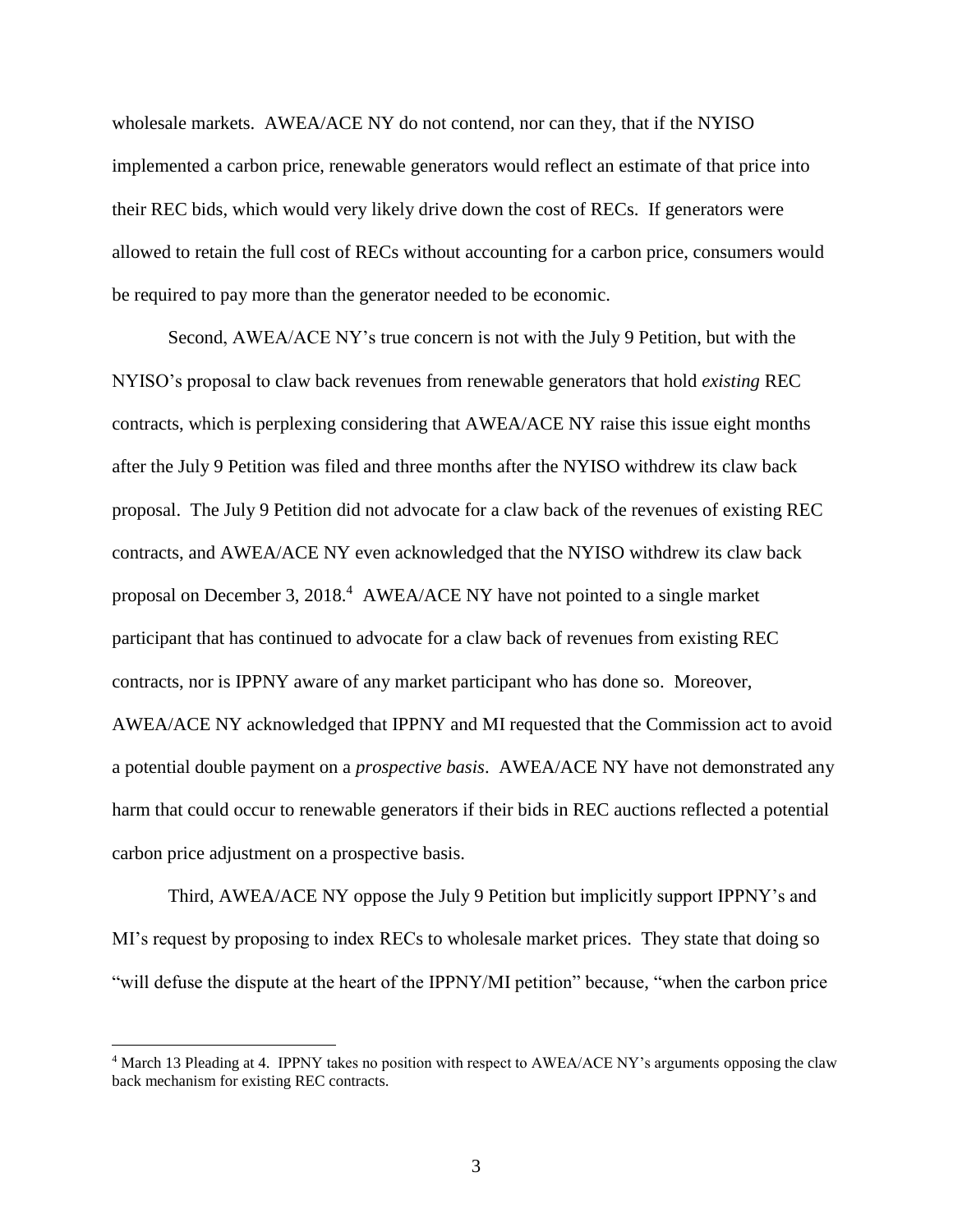causes wholesale energy prices to rise, the value of the REC would go down, on average, by a commensurate amount."<sup>5</sup> However, as discussed further below, AWEA/ACE NY's Index REC proposal goes well beyond what is necessary to protect consumers against the potential double payment if a carbon price is implemented and instead proposes that the Commission require that future REC contract holders receive fully hedged payments protecting them from all market risk. The Commission has correctly rejected this in the past because it transfers market risk from suppliers to consumers and it should reject it again here. Thus, the Commission should reject AWEA/ACE NY's statement in opposition to the July 9 Petition.

# **II. THE COMMISSION SHOULD GRANT AWEA/ACE NY'S REQUEST TO ADOPT AN INDEXED REC APPROACH BUT SHOULD REQUIRE THAT RECS BE INDEXED TO THE CARBON PRICE, NOT THE WHOLESALE MARKET PRICE.**

AWEA/ACE NY request that the Commission require that, for future Tier 1 procurements, REC prices be netted against a composite index of NYISO wholesale market prices (the "Index REC") in the manner the Commission recently authorized for offshore wind renewable energy credits ("ORECs").<sup>6</sup> AWEA/ACE NY argue that "now is the right time to take this step" and that "[i]ndexing REC prices to market prices would be a good idea even if no carbon price were on the table."<sup>7</sup>

The Commission should reject AWEA/ ACE NY's request for an Index REC because it is an unreasonable and unnecessary departure from the Commission's long-standing policy to utilize the structure that has successfully been in place for more than a decade—RECs purchased on a fixed-price basis. AWEA/ACE NY have not demonstrated that "now is the time" for a

<sup>5</sup> March 13 Pleading at 10.

<sup>6</sup> Case 18-E-0071, *In the Matter of Offshore Wind Energy*, Order Establishing Offshore Wind Standard and Framework for Phase 1 Procurement (July 12, 2018) ("Offshore Wind Order").

<sup>7</sup> March 13 Pleading at 10.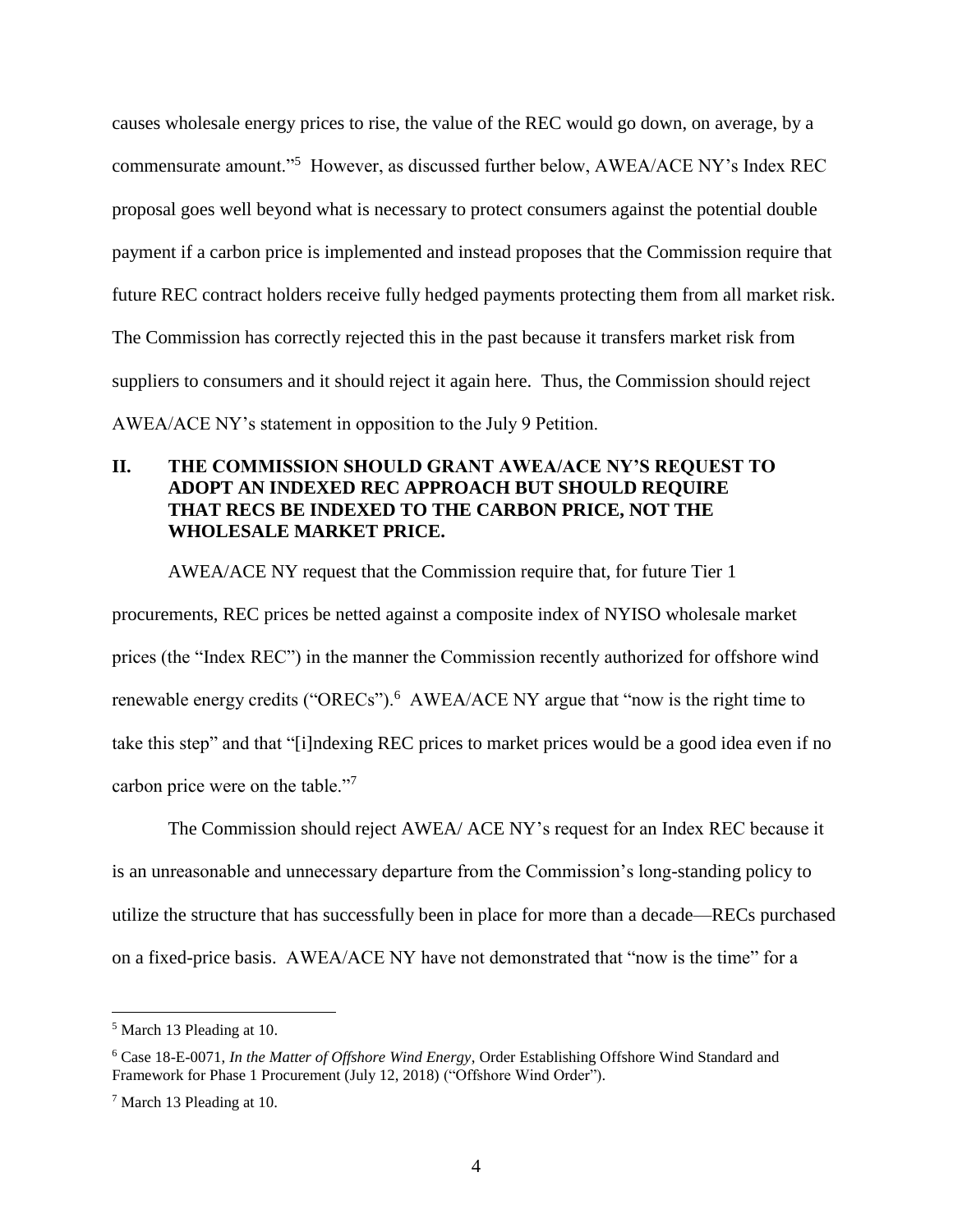market-based Index REC. Indeed, the evidence demonstrates that the fixed-price REC approach has been highly successful. The weighted average award price in the New York State Energy Research and Development Authority's ("NYSERDA") most recent REC auction was \$18.77 per REC, which is the lowest award price since 2010 under the RPS.

As IPPNY has demonstrated in prior comments, the Index REC approach shifts market risk from developers to consumers when developers are in the best position to manage such risk. Index REC's are contrary to the Commission's long-standing policy that private investors and their shareholders should bear the risks of generation ownership, not captive retail consumers. While the Commission adopted an Index OREC approach for off-shore wind, AWEA/ACE NY ignore that the Commission did so due to the "unique characteristics of offshore wind."<sup>8</sup> The Commission determined that "offshore wind procurement needs to begin immediately in order to cost effectively secure the economic and environmental benefits."<sup>9</sup> The Commission pointed to the need to balance "the financial risk involved in developing offshore wind in its early stages" with the concern that all market risk will be shifted to consumers.<sup>10</sup> To balance these concerns "in a way that ensures immediate progress," the Commission adopted a hybrid procurement approach that requires a fixed OREC bid and an adjustable OREC bid using the Index OREC procurement approach.<sup>11</sup> The Commission required that "the bidder must be prepared to commit to either a fixed price or an adjustable price regime if accepted, as determined by NYSERDA."<sup>12</sup> Further, the Commission ruled

- <sup>11</sup> *Id.* at 39.
- <sup>12</sup> *Id.*

<sup>8</sup> Offshore Wind Order at 38.

<sup>9</sup> *Id.* at 39.

<sup>10</sup> *Id.* at 38.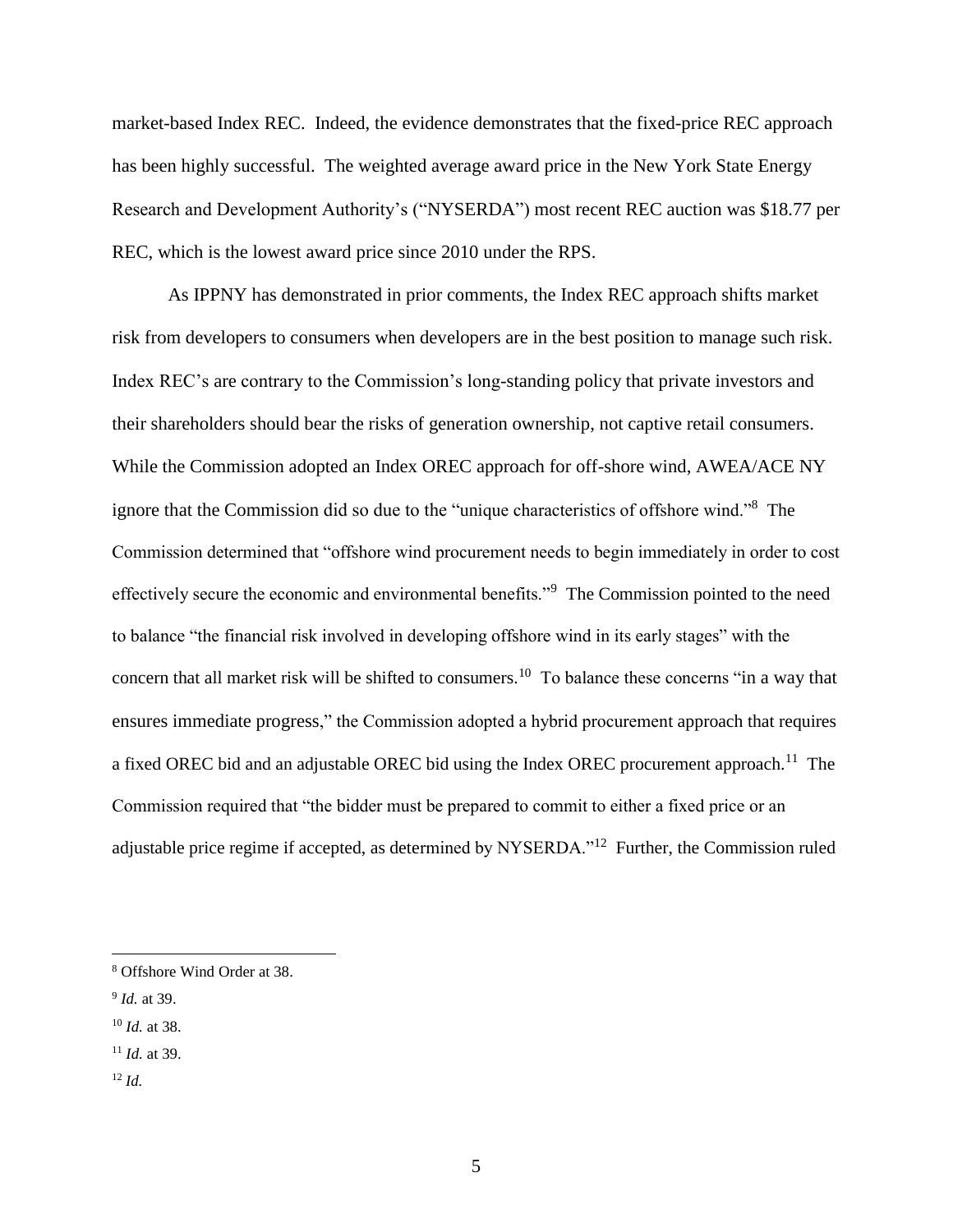that, "if NYSERDA awards a contract using the Index OREC method, the contract will specify conditions that may trigger a reversion to the Fixed OREC method and price that was bid."<sup>13</sup>

Thus, the Commission's adoption of an Index OREC approach for offshore wind was based on the unique circumstances attending offshore wind in its early stages, was highly qualified, and cannot be used as a precedent for applying the Index REC approach to future on-shore wind and solar projects when existing projects have been successfully, financed, built and operated for many years in New York with the support of fixed-price REC contracts.

While IPPNY opposes AWEA/ACE NY's Index REC approach, IPPNY agrees with AWEA/ACE NY that an index approach will avoid any potential double payment if the NYISO implements a carbon price. Rather than index REC prices to market prices, however, the Commission should require that, for future REC solicitations, RECs be indexed to a carbon price adjustment if a carbon price is implemented by the NYISO. As with fixed-price RECs, REC contract holders would be subject to wholesale market risk, rather than shifting such risk to consumers.

If the State decides to pursue the economically efficient decision of placing the carbon emission reduction value directly into the wholesale energy market prices, consumers would be protected from the potential of paying twice for the same attribute. It would also avoid any harm to REC contract holders because, in aggregate, the increase in energy payments as a result of a carbon price would assure them of receiving the REC price that they bid into the auction and were awarded. Consumers would be protected from paying twice for the same attribute because as the carbon price increased for a renewable generator, its REC payments would be reduced. Further, as developers would know ahead of time that their REC payments could be reduced if the NYISO implements a carbon price, they could ensure that any hedging arrangements they make reflect this potential outcome. The State's plans for pursuing renewable generation additions are sufficiently robust that

<sup>13</sup> *Id.* at 40.